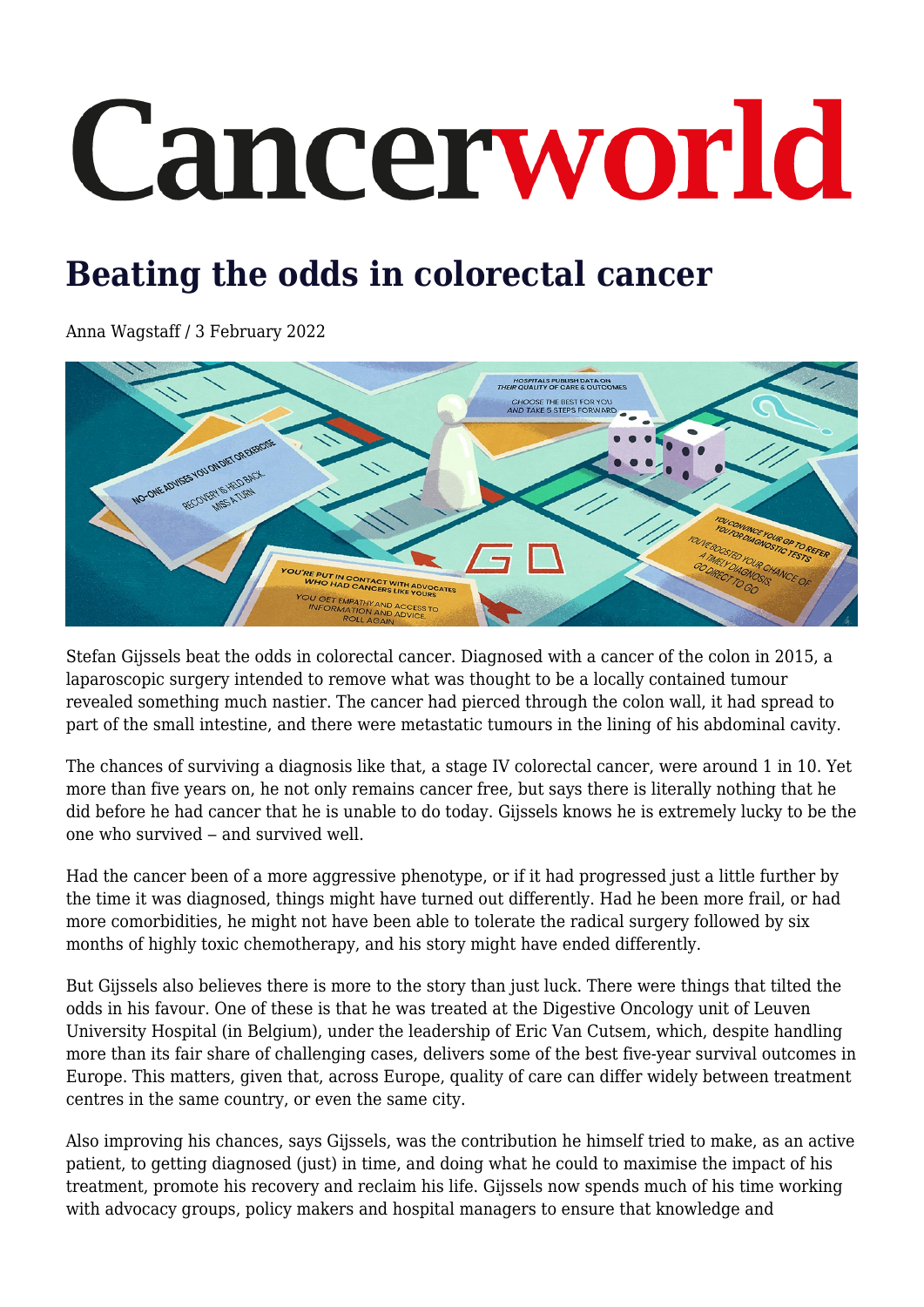information derived from the collective experience of patients like him is made available to newly diagnosed patients early on, to give them a chance to be active in tilting the odds in their own favour.

So what can patients themselves do, and what can treatment teams do to maximise the chance of survival with a good recovery? *Cancer World* put the question to Stefan Gijssels and his oncologist Eric Van Cutsem.

## **Beating the odds: diagnostics and treatment**

There's no magic formula, says Van Cutsem. "You cannot improve your outcome statistics by just changing one thing, you need to address everything. It takes time and a lot of effort."

Thanks to progress in imaging, diagnostic biomarkers, treatment techniques and technologies, and in knowledge of how best to apply them, some patients who would once have been recommended palliative treatment are now potential candidates for treatment aimed at a cure. The biggest disparities in survival statistics are likely to related to patients at this curability frontier.

# "You cannot improve your outcome statistics by just changing one thing, you need to address everything. It takes time and a lot of effort"

"In many patients with metastatic disease [cure] is clearly not possible," says Van Cutsem. "But it is possible with some." One group he mentions is certain patients who present with metastases in the liver that are clearly not resectable. "If you downsize them you may cure some of them. Even in exceptional cases of stomach cancer, which is a tough disease, you can do that."

Patients presenting with locally non-operable rectal cancer is another group he mentions, where he says significant differences between outcomes delivered by different hospitals can be seen even for stage 2 and 3 rectal cancers. "With more intensive treatments, with chemo and/or radiotherapy before operation, you can more often go for cure in some of these patients." The quality of surgery also plays a very important role, he adds, together with other aspects, such as the quality of intensive care, for patients who need it.

Getting the diagnostic imaging right, to be certain about exactly where the disease is, and how far it has invaded and spread, is absolutely essential to making the call on treatment options, says Van Cutsem. This includes use of standard technologies, such as endoscopy in rectal cancer, to determine how far the tumour is from the patient's sphincter to the tumour. But for identifying and analysing metastatic spread, for instance, high-quality MRI is essential, he says.

"It's not just a question of doing an MRI, but a high-quality MRI and expert radiologists… In Leuven we have access to the best MRIs, with which you can look very adequately for peritoneal metastases ‒ much better than with CT scans." PET scanning and functional MRI, which provide information about cells' metabolic or biochemical function, are also needed, after treatment for metastatic disease for instance, to see whether a patient is responding or not.

Part of this comes down to having access to cutting edge equipment – and Van Cutsem stresses the wider importance of access to innovation, including through clinical trials, which are "particularly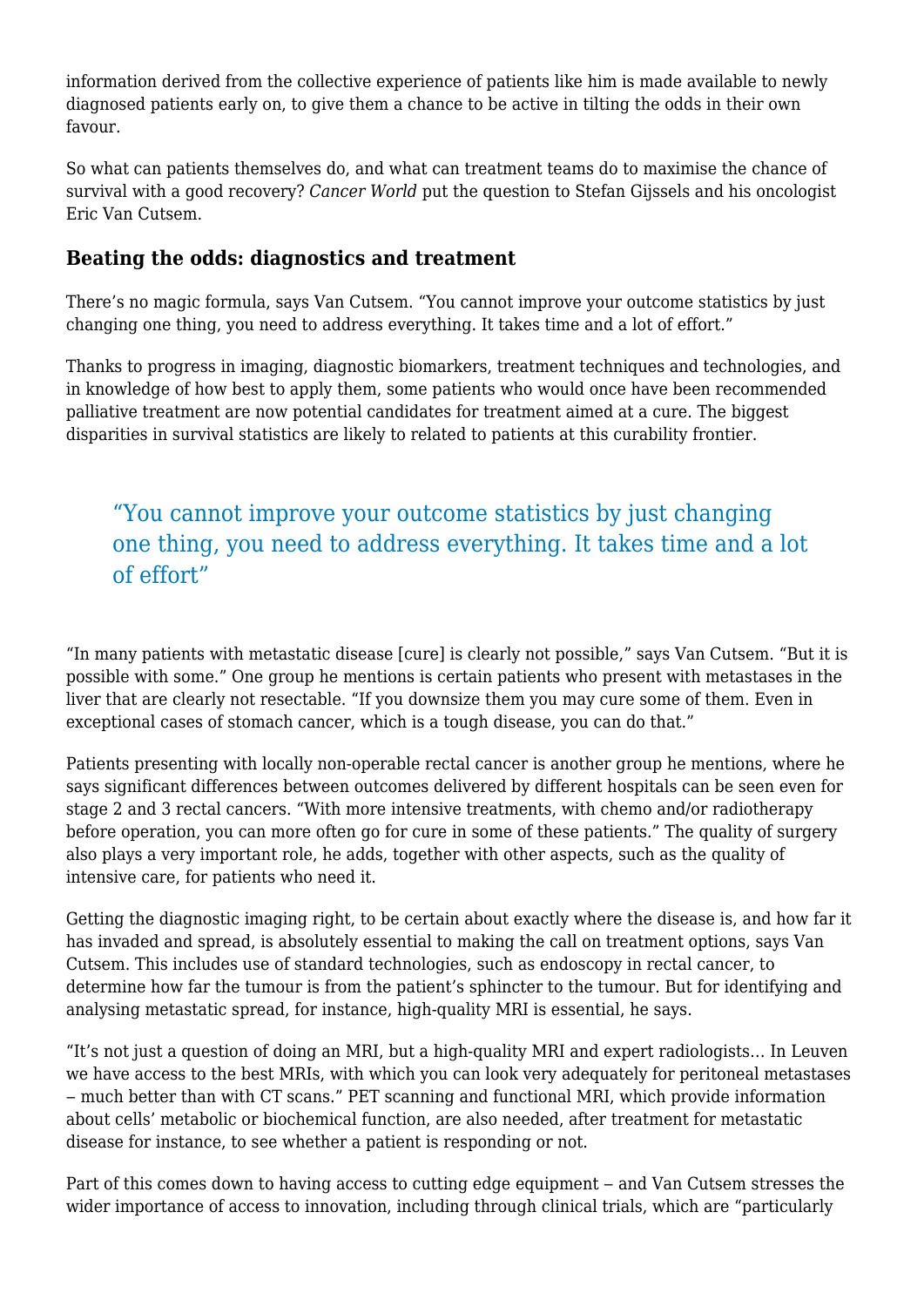important for patients with stage 4 cancers". But equally important is the involvement of radiologists who are expert in capturing the right sequences and analysing and interpreting them correctly. The radiologists he works with at Leuven all specialise in digestive cancers – they spend their working lives immersed in visualising and analysing tissues of that part of the anatomy.

Growing knowledge about how the biology of tumours and their microenvironment influence prognosis and response to treatments also requires integrating new layers of expertise around the multidisciplinary team. "You need people in the lab – a team of marker geneticists, marker biologists, marker pathologists who understand the different platforms and different fusions, mutations and variations in different genes. And can do the interpretation and who can explain its relevance."

This can be important, for instance, in deciding on treatment options in certain cases of pancreatic cancer. "Should we go for more marker testing or not? In many patients it is not needed. But if you can give a call to the geneticist's number, you have the knowledge in this situation."

# "Team work in oncology is not one person, and the team is as weak as the weakest part of the chain"

When Van Cutsem speaks of the importance of working as a multidisciplinary team, it's clear that he himself relies heavily on the expertise of those around him. "Team work in oncology is not one person, and the team is as weak as the weakest part of the chain. Small hospitals may have good radiologists or good surgeons, but you need the whole team if you are to give a chance for survival."

What counts, he emphasises, is how well and how fluidly members of the team are able to interact to ensure clinical decisions along the entire treatment pathway are informed by the full range of diagnostic and treatment expertise.

And it is that clinical decision making process that Van Cutsem highlights as a final point. Many treatment centres, he feels, rely too heavily on clinical guidelines, which, while extremely important as a general framework, should not be used as a 'cook book'. They don't look hard enough at the specifics of each cancer  $-$  imaging, pathology, molecular biology  $-$  and of each patient  $-$  their health status and priorities – to identify those at the 'curative frontier' who are most likely to defy the odds.

# **Beating the odds: the active patient**

Stefan Gijssels has nothing but praise for the treatment and care he received once the cancer was diagnosed, and he is deeply grateful to the whole team – including the dedicated nursing staff – who saw him through some dark days and left him seemingly cancer free.

But as a patient advocate he also feels it is important to highlight the contribution people/patients themselves can make to tilt the odds in their favour. Outcomes will be better when patients actively participate in their treatment pathway, and are given the help and advice they need to do it.

### **Early diagnosis**

An awareness of signs and symptoms that could indicate a cancer, and of possible genetic predisposition, is probably the single biggest contribution anyone can make to tipping the odds of surviving cancer in their favour. But getting doctors to act quickly when patients raise reasonable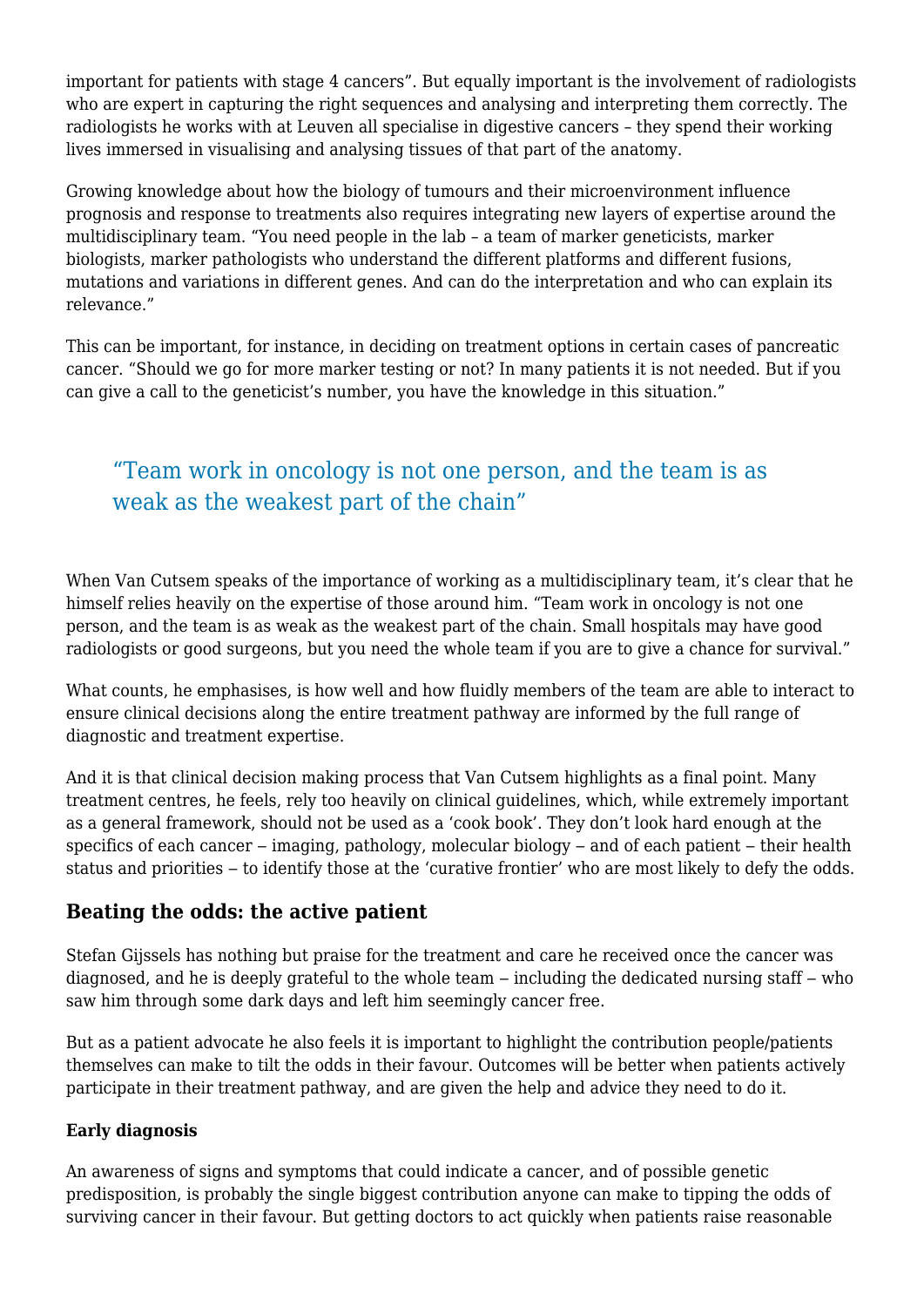concerns is not always easy. It's understandable – complaints of the digestive system are things GPs deal with every day, and it can be tricky to identify the small minority that are associated with a cancer. Gijssels advises people who have serious concerns not to take no for an answer.

In his case, the first symptom was acute pain on one side of his abdomen. He doesn't blame his GP for suggesting it could be an inflamed appendix, and trying antibiotic treatment. When, after a second lot of antibiotics, the pain was worse than ever, at his GP's suggestion, Gijssels visited the emergency department at Leuven hospital. He has no good words for the consultant who he says interrupted a more junior doctor in the middle of going through a list of questions, to ask him: "Do you play sport?" On hearing that Gijssels had been playing tennis the day before, he concluded that the problem was a muscle in his abdomen.

"I said: I've been playing tennis for years, I know what pain in my muscles feels like. And it couldn't have happened yesterday because I've been complaining about it for months." But Gijssels was sent home. "They didn't take me seriously. They didn't do anything. No scan, no X-ray."

# "You do what you have to do to tilt the odds in your favour"

Gijssels went back to his GP and told him that both his father and grandfather had died of colorectal cancer. It was almost true: they had both died of cancer. It did the trick, he was referred to an immediate colonoscopy, and that is how his cancer was diagnosed. You do what you have to do to tilt the odds in your favour.

#### **The right treatment centre**

For patients trying to survive a cancer with a poor prognosis, finding a treatment centre that consistently delivers good patient outcomes is the single most important thing that could help them beat the odds. Unfortunately, says Gijssels, hospitals, the medical profession, health systems, don't like publishing that information. In August 2018 he found information on the zorgkwaliteit. be (Care Quality) website that showed the five-year survival rates achieved for rectal cancer on named hospital basis, and revealed a difference between the worst and the best of 25 percentage points (62.7% vs 87.7%). Shortly afterwards, he says, the site completely changed, and such transparent data are no longer available.

Gijssels can see no acceptable reason for denying that information to people whose lives could depend on it. In common with patient advocates everywhere, he is arguing for treatment centres to publish their results, as an exercise in transparency but also quality improvement, and he is hopeful that the argument is beginning to gain some ground.

### **The right diet**

Nutrition is another area Gijssels believes patients can help their recovery chances. He sees himself as someone who always made an effort to eat healthily. "My cholesterol was too high, my sugar content in my blood was at the limit so I really looked at what I ate." But no-one told him that a 'healthy diet' for his pre-diagnosis self might not be what his body needed when it was recovering from radical surgery, missing a chunk of colon, receiving chemotherapy and vomiting quite a bit. As a result, he lost 15 kilos over six months.

Six in every 10 patients with digestive cancers [suffer from cachexia](https://www.oncotarget.com/article/20168/text/), says Gijssels – like him, most of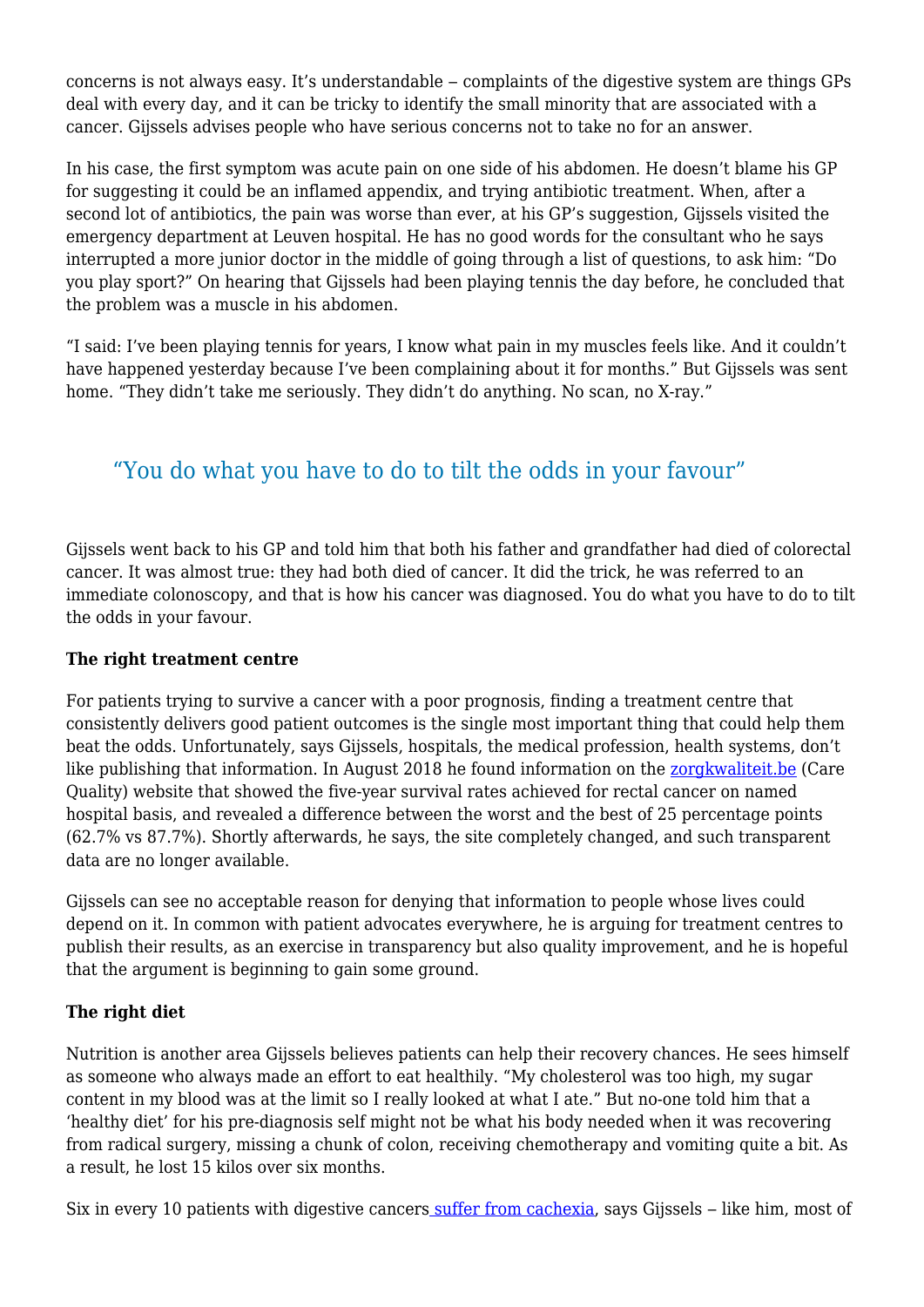them will not have been given dietary advice, and like him, they probably won't know to ask. It matters, he says, not just because your body needs energy to start recovering its strength and fitness, but it can reduce the impact of the treatment. On the one hand, it can reduce tolerance to toxic effects of the chemotherapy, and thereby impact on adherence. On the other, studies show that the catabolic drivers that accompany cachexia also [speed the elimination of some anti-cancer](https://clincancerres.aacrjournals.org/content/24/23/5841) [therapies,](https://clincancerres.aacrjournals.org/content/24/23/5841) which has been shown to affect survival in some cancers.

### **The right exercise**

Physical activity is another area where good advice and encouragement could help patients tilt the odds in their favour, says Gijssels. Its benefits to people recovering from cancer and cancer treatment have been well documented, but pain and exhaustion can make it hard to get started.

"Don't overdo things... be very cautious... don't lift heavy weights." was the – very valuable – advice he was given on leaving hospital. As he points out, patients are more than happy to comply, "because it hurts". But you do need to work to get back in shape, he says, "and that was never mentioned – there was no advice on how best to do that." As luck would have it, Gijssels is married to an experienced physiotherapist, who helped him get on his feet and walk a few steps, in the first days home, and then encouraged his progress.

The severity of fatigue you can feel while on cancer treatment is something Gijssels says his prediagnosis self could not have imagined – just the effort of taking a shower could leave him collapsed on the sofa in a sweat. But some days are better than others. After a few weeks, Gijssels was able to take a short walk on most days. As his fitness began to recover, these would typically last an hour or more, and they became a highpoint in his day.

Advice on walking or other forms of exercise is essential in helping patients assist their own recovery, says Gijssels. "Walking is the best," he believes. "It is easy to do. Natural. Not exhausting. But it gives you back your lung capacity, your energy."

#### **Love and friendship**

Relationships are another deeply important area of life that can be put under strain – and improve or fall apart – as a result of going through cancer. Here again, talking things through, or getting advice, can help patients steer things in the right direction. It's easy to get isolated, says Gijssels; friends become awkward, they don't know what to say, they often just keep their distance. His advice is to reach out to them: "They will appreciate it. You will get energy from it. Don't isolate yourself because you don't hear from them anymore."

# It's easy to get isolated… friends become awkward, they don't know what to say, they often just keep their distance

He's learnt to laugh at some of the insensitive things people can say. An example that would infuriate his wife was: "Oh colorectal cancer – my mother died of colorectal cancer." "What they mean is 'I can empathise with you'," says Gijssels, "You have to accept that and be tolerant. People are not trained to deal with people who have cancer. They say the stupidest things."

Gijssels found his daily walks were perfect settings for conversations that were able to touch on things and feelings that matter – with close friends, with his wife, with his children.